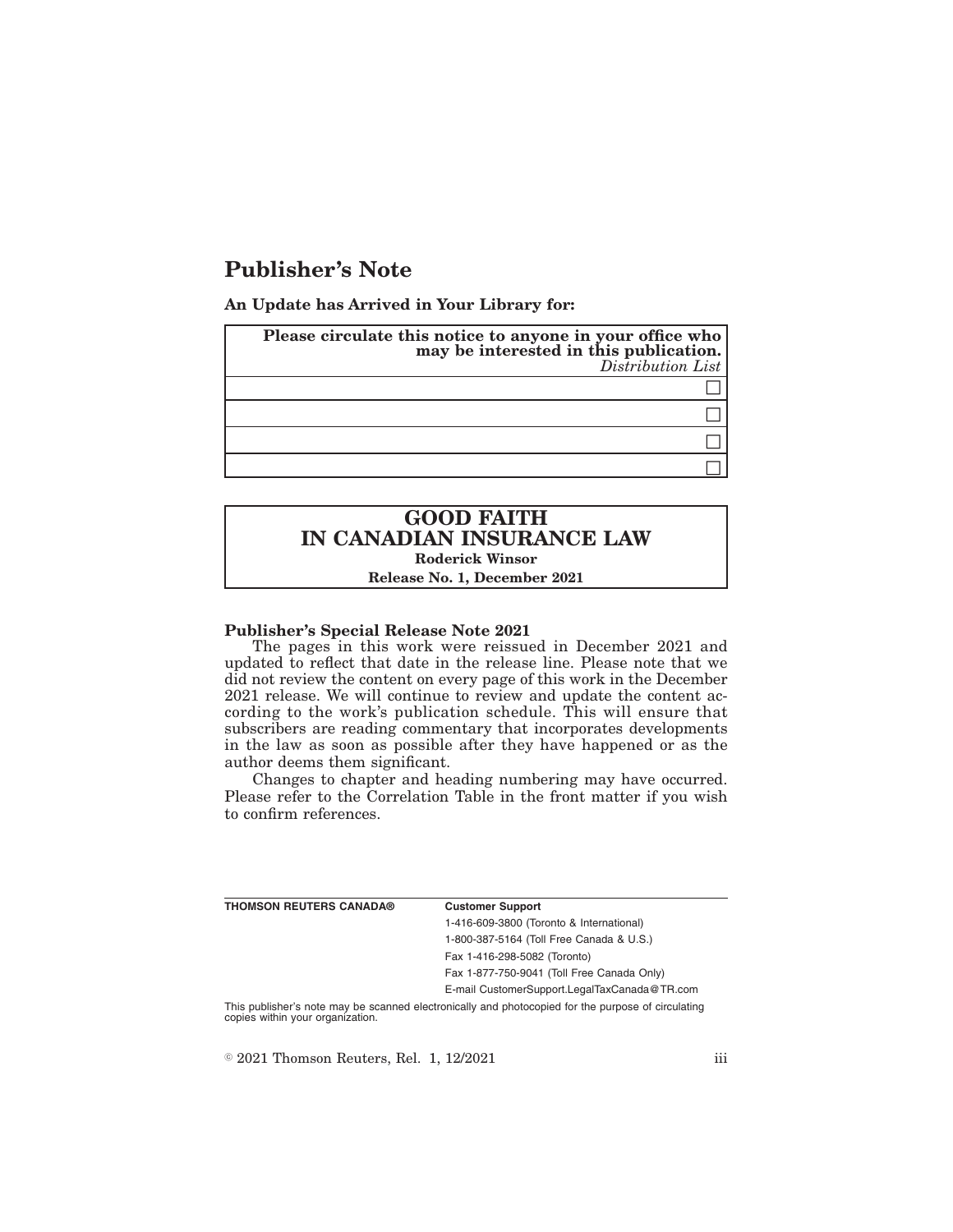This comprehensive resource is designed to assist the insurance practitioner in all aspects of determining issues of good and bad faith in the insurance context. The goal of the book is to seek conceptual clarity and address the practical consequences for practitioners. There is a long and strong thread of judicial thinking that reflects a belief that contractual parties should owe each other an obligation of good faith. However there are also contrary views. With continued releases that update the progression of key cases and accompanying commentary, Good Faith in Canadian Insurance Law will continue to be an up-to-date concise statement of the law in this area.

This release features updates to the Issues in Focus section and the addition of fourteen words and phrases.

### **Highlights**

**Issues in Focus** — This release includes updates to the following memos:

- E Under what circumstances will arbitration proceedings be dismissed on the grounds that the insured has effectively abandoned his claim for accident benefits?
- E Is an insured entitled to a copy of his/her claims file free of charge from his/her insurer?
- E Does a health professional who is treating an insured owe any duty of care to the insurer?
- E Would a contempt motion against an insurer in a fire loss case likely be successful in a situation where the insurer appointed a representative pursuant to court orders against it, but refused to give instructions to actually conduct an appraisal in accordance with the Insurance Act?
- Will a court order the production of an insurer's internal claims file in an action alleging bad faith against the insurance company?
- What is the law with respect to reducing an MVA tort defendant's liability where an allegation is made that the plaintiff's settlement with the SABS insurer was improvident?
- E If an at-fault driver does not co-operate with his/her own insurer in the defence or fails to communicate with his/her own insurer, can the insurer allege a breach of policy reducing the policy from \$1 million to \$200,000, or is the full \$1 million still available to the injured person with the third party insurer possibly having a right of recovery against its own at-fault driver (insured)?
- E Can a bad faith claim be made by an insured against the insurer for failure to pay a mortgagee under a standard mortgage clause?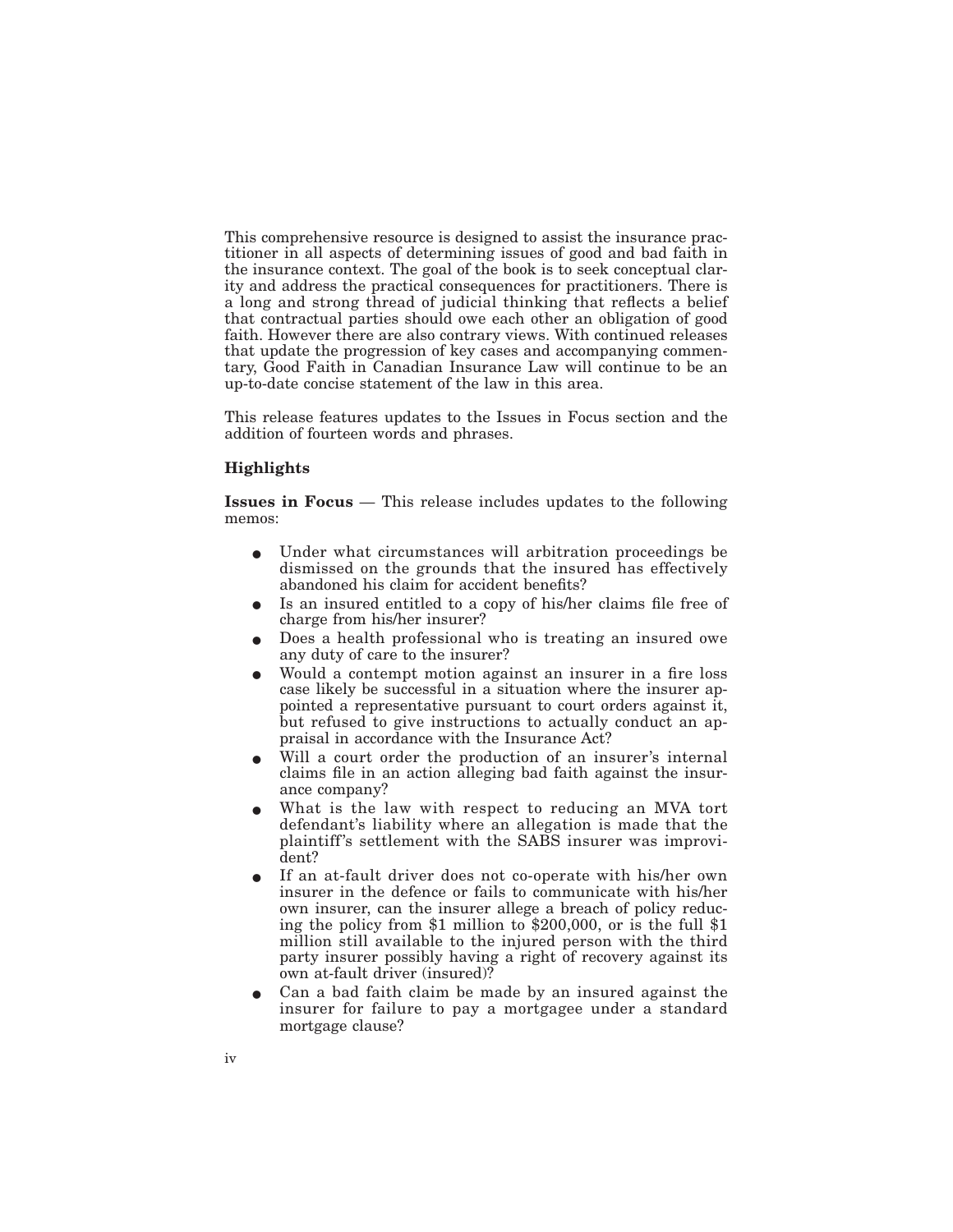- In breach of insurance contract cases, what are the quanta awarded for punitive damages?
- E What type of conduct has been found by Alberta courts to breach the duty on parties to perform their contractual obligations honestly, and what kind of conduct has fallen short of such a finding?
- E What duties do an employer and an insurer have vis-à-vis a claimant in the context of an LTD claim involving an "Administrative Services Only" contract?
- $\bullet$  Can the settlement of a personal injury action be enforced where there is a disagreement over the form of the release—in particular, the wording of the "certificate of solicitor"?
- Does the Manitoba Public Insurance Corporation have a right of subrogation where a person insured under its standard automobile policy was injured in an accident in British Columbia?

**Words and Phrases** — This release includes fourteen new words and phrases:

- $\bullet$  Action
- $\bullet$  Appropriate
- **Consent**
- **Contract**
- $\bullet$  Dispute
- $\bullet$  Distribution
- Insurance Corporation
- $\Omega$ r
- $\bullet$  Permit
- $\bullet$  Premium
- $\bullet$  Public Offering of Securities
- $\bullet$  Publishing Agreement
- **Securities**
- Sudden and Accidental

### **ProView Developments**

Your ProView edition of this product now has a new, modified layout:

- The opening page is now the title page of the book as you would see in the print work
- As with the print product, the front matter is in a different order than previously displayed
- The Table of Cases and Index are now in PDF with no searching and linking

 $\textdegree$  2021 Thomson Reuters, Rel. 1, 12/2021 v